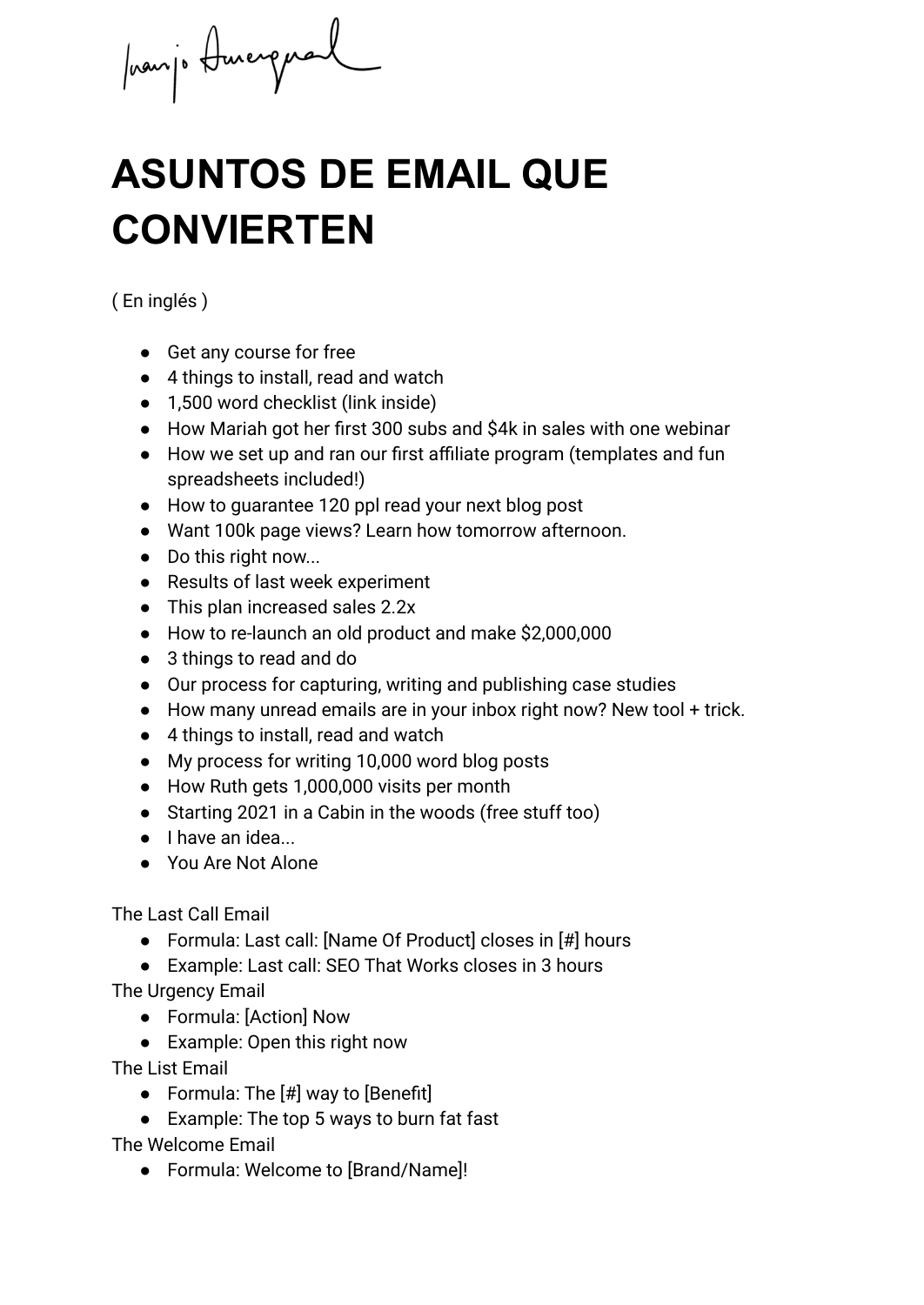panjo Amergual

● Example: Welcome to SumoMe!

The Don't Buy This Email

- Formula: Don't buy [Product Name] until you read this
- Example: Don't buy Welcome Mat until you read this

The Case Study Email

● Formula: [Case Study] [Result of Case Study]

● Example: [Case Study] Mother of 3 earns first \$30,000 online The How To Email

- Formula: How To [Achieve Desired Result]
- Example: How To Type Faster

The School Of Email

- Formula: [Insert Celebrity] School Of [Topic]
- Example: Bruce Lee's School Of Self Defense

The Do This Email

- Formula: Do THIS [Benefit]
- Example: Do THIS if you want her to be your girlfriend

The Branded Newsletter Email

- Formula: [Name of Newsletter] [Issue #]
- Example: The Traffic & Conversion Newsletter #24

The New Post Email

- Formula: [New Post] [Blog Post Headline]
- Example: New Post: How to fix your iphone

The What If Email

- Formula: What if [Negative Result]
- Example: What if Youtube shutdown

The Versus Email

- Formula: [Subject] vs [Subject]
- Example: Fake businesses vs real businesses

The "We're Hiring" Email

- Formula: [Brand] is hiring!
- Example: CopyMonk is hiring!

The Mistakes Email

- Formula: [Number] [Topic] Mistakes You're Making
- Example: 21 fat loss mistakes you're making

The Product Q&A Email

- Formula: [Number] [Topic] Mistakes You're Making
- Example: 21 fat loss mistakes you're making

The Roundup Email

- Formula: [Number] experts [Topic]
- Example: 10 experts share their favorite marketing tools

The Authority Email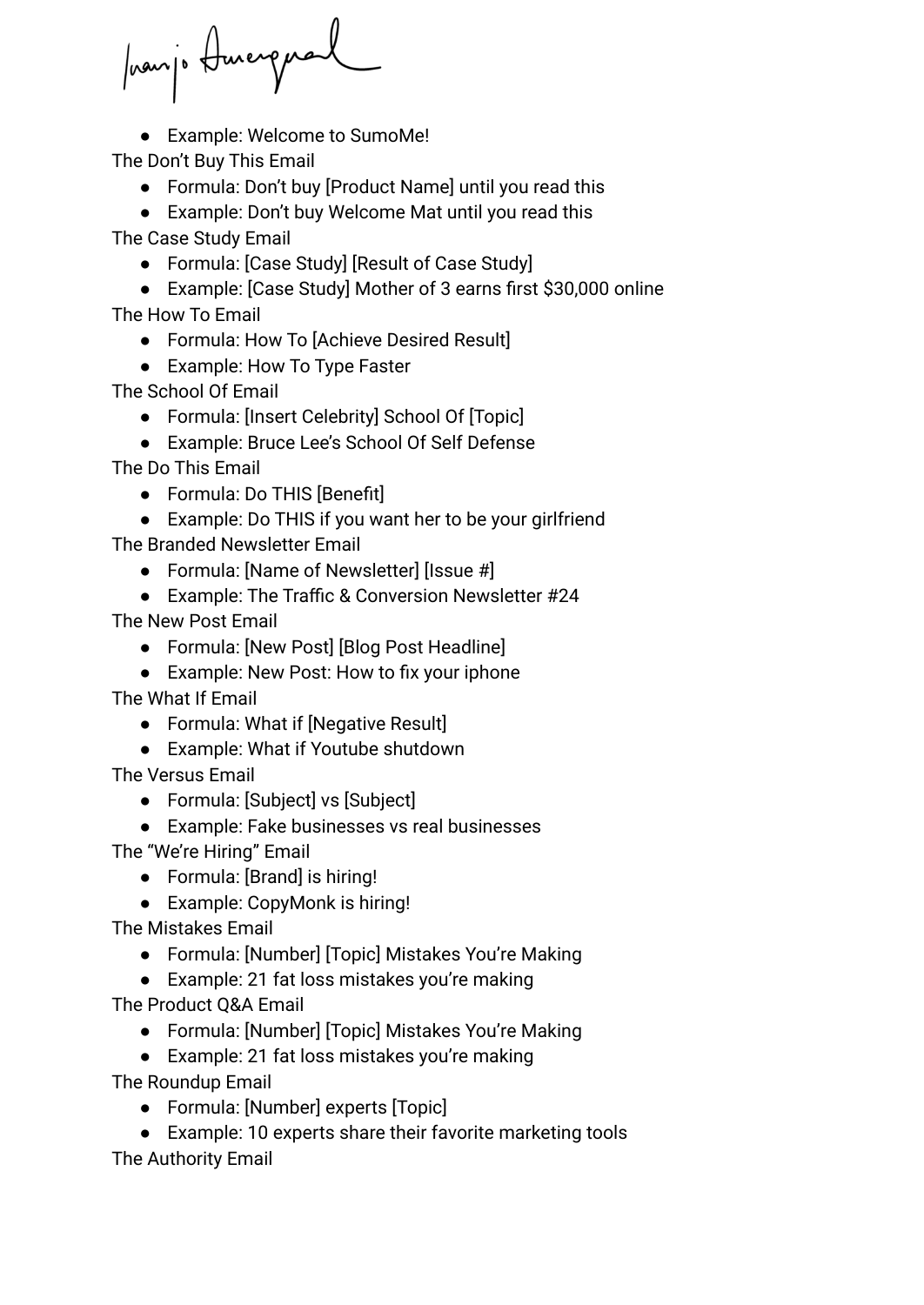promje Amergual

● Formula: [Authority's Name] [Topic + Secret/Tips]

● Example: Warren Buffet's investing secret

The Flash Sale Email

- Formula: [Flash Sale] [Name of Product] [Discount]
- Example: Flash Sale: Ogilvy on Advertising 50% Off

The Avoid Email

- Formula: Avoid These [Number] [Topic] [Pitfalls/Mistakes]
- Example: Avoid these 10 copywriting mistakes

The What I Learned Email

- Formula: What I Learned After [Accomplishment]
- Example: What I learned after spending \$100,000 in FB ads The Death Of Email
	- Formula: The Death Of [Topic]
	- Example: The death of blogging

The Command Email

- Formula: Stop [Action]!
- Example: Stop reading the news!

The Quick Announcement Email

- Formula: Quick Announcement: [Topic]
- Example: Quick announcement: The complete web developer course is here

The 180 Contrast Email

- Formula: [Opposite vs Opposite]
- Example: Little man decimates 200lb attacker

The Call Out Email

- Formula: [Audience] [Topic]
- Example: SaaS owners! Here's how to reduce your churn rate

The Social Proof Email

- Formula: Proof That [Product] Works
- Example: Proof that 30 days to shredded works

The Results Email

- Formula: How We [Result] In [Timeframe]
- Example: How we got 100k uniques in 6 months

The Question Email

- Formula: [Question]
- Example: Am I the only one with a million questions?

The "You" Email

- Formula: You, A [Desired Result]?
- Example: You, a best selling author?

The Imagine Email

- Formula: Imagine [Desired Result]
- Example: Imagine being able to travel around the world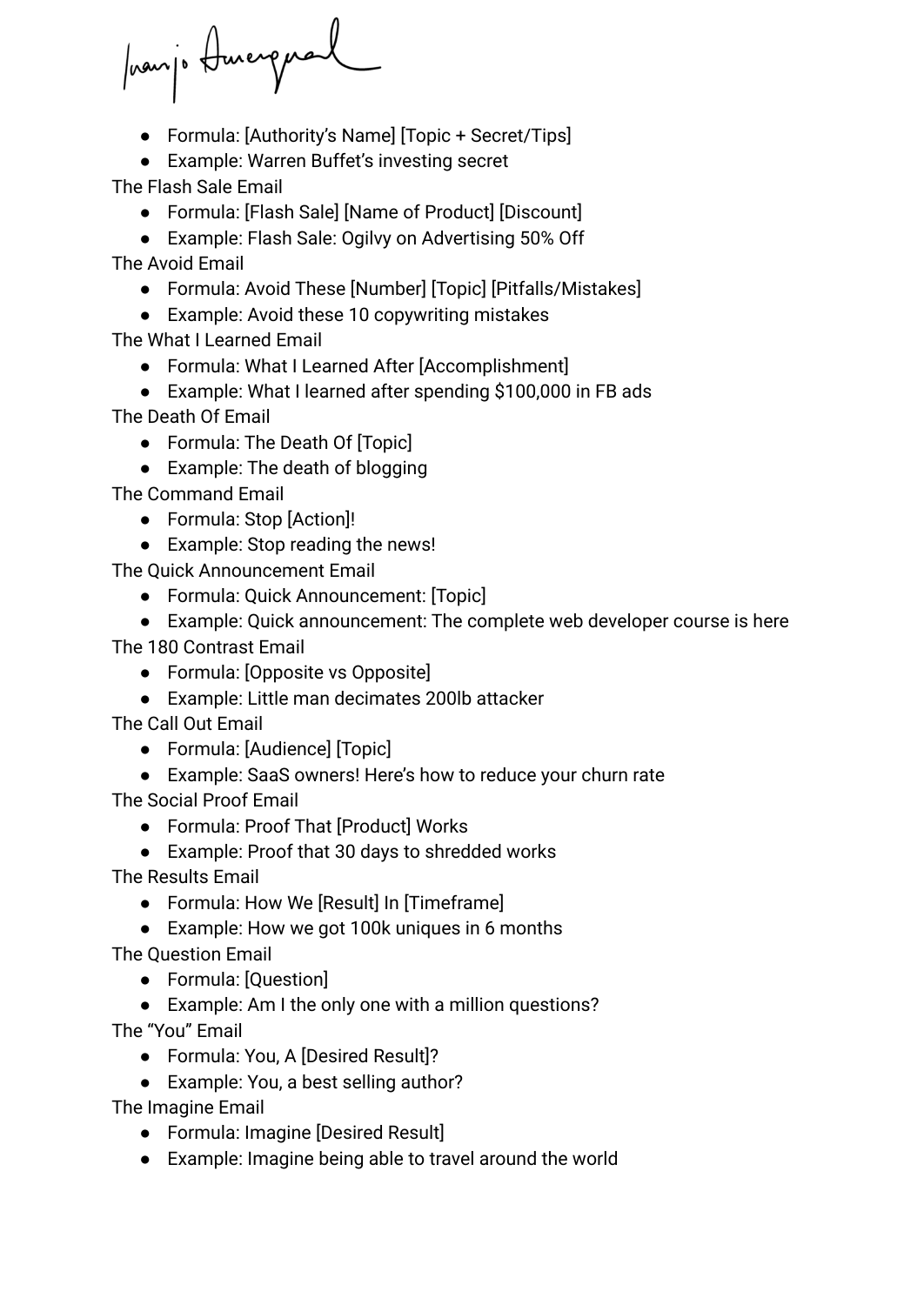promp Amergral

The Little Known Email

- Formula: [Number] Little Known Ways To [Action]
- Example: 3 little known ways to build your email list

The Hack Email

- Formula: [Number] Hacks To [Desired Result]
- Example: 15 hacks to read faster

The New York Shocker Email

- Formula: [Subject] Shocked By [Unusual Thing/Person]
- Example: Gary Vaynerchuk shocked by weird FB ads

The National Inquirer Email

- Formula: Man/Woman/Kid [Weird Action/Thing]
- Example: Man writes sales letter with straws

The Three-Point Email

- Formula: [Topic 1], [Topic 2], and [Main Topic]
- Example: UFC, sore thumbs, and email copy

The Seasonal Discount Email

- Formula: Save [Discount] [Items] This [Season]!
- Example: Save 25% on shoes this spring!

The I Love Email

- Formula: I [Adjective] Love Topic]
- Example: I freaking love copywriting

The Advice Email

- Formula: [Topic] Advice To all [target market]
- Example: Fashion advice to all millennials

The Real Reason Email

- Formula: The Real Reason [Target Market] [Attracted To Product/Topic]
- Example: The real reason men want to learn pick up

The Tao Of Email

- Formula: The Tao Of [Topic]
- Example: The tao of email marketing

The Lessons Email

- Formula: [Topic] Lessons From A [Weird Source]
- Example: Programming lessons from a real life ninja

The Possibly Email

- Formula: Possibly The [Smartest/Dumbest] Way To [Action]
- Example: Possibly the dumbest way to train a dog

The Nazi Email

- Formula: The [Topic] Nazi
- Example: The wine nazi

The Never Met Email

● Formula: The Most [Hated/Loved] [Person] You've Never Met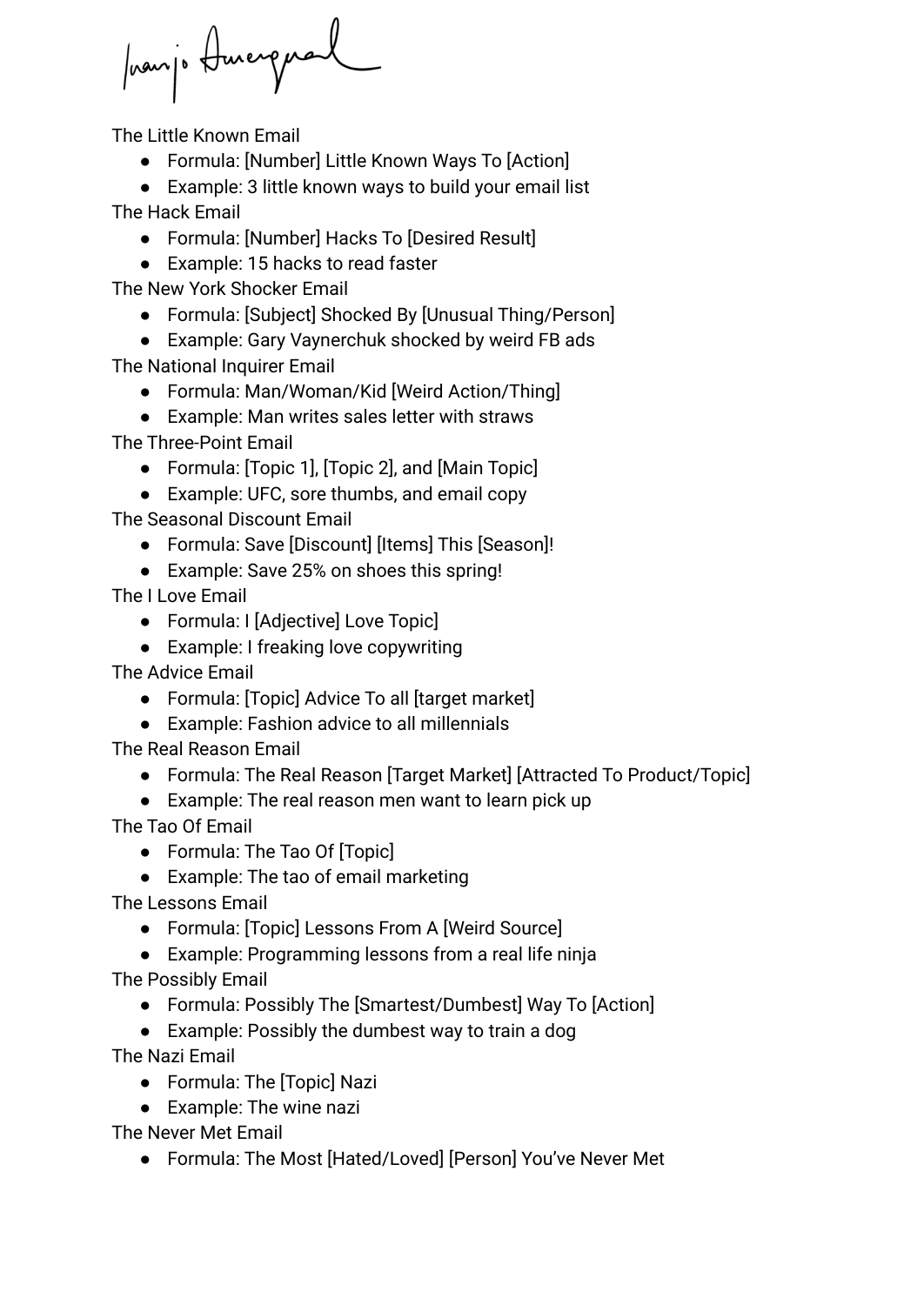prairje Amergual

● Example: The most loved salonist you've never met The Big Mistake Email

● Formula: My Big [Topic] Mistake

● Example: My big self defense mistake

The Truth Email

- Formula: The Truth About [Topic/Person]
- Example: The truth about abs

The Problem Email

- Formula: The Problem With [Insert Problem]
- Example: The problem with pricing too low

The Art Of Email

- Formula: The Art Of [Topic]
- Example: The art of gaming

The % Rule Email

- Formula: The [Percentage] Rule Of [Topic]
- Example: The 47% rule of building a business

The Most Interesting Email

- Formula: The Most Interesting [Person] In The World
- Example: The most interesting shoe shiner in the world

The Best Of Email

- Formula: The Best Of [Brand]
- Example: The best of SumoMe

The Most Common Mistakes Email

- Formula: The Most Common [Topic] Mistakes [Target Market] Make
- Example: The most common health mistakes seniors make The Can't Believe Email
	- Formula: Can't believe how much you'll love this [product]
	- Example: Can't believe how much you'll love this app
- The Normally Email
	- Formula: Normally We [Do Something]. You Get It [New Way]
- Example: Normally we charge \$500 for this advice. You get it free. The Can't Be Wrong Email
	- Formula: [Number] People Can't Be Wrong
	- Example: 5,000 people can't be wrong

The Rags To Riches Email

- Formula: From [Rags] To [Riches]
- Example: From homeless to Fortune 500 CEO

The Try Out Email

- Formula: Try Out [Product] For Yourself
- Example: Try out SumoMe for yourself

The Use This Email